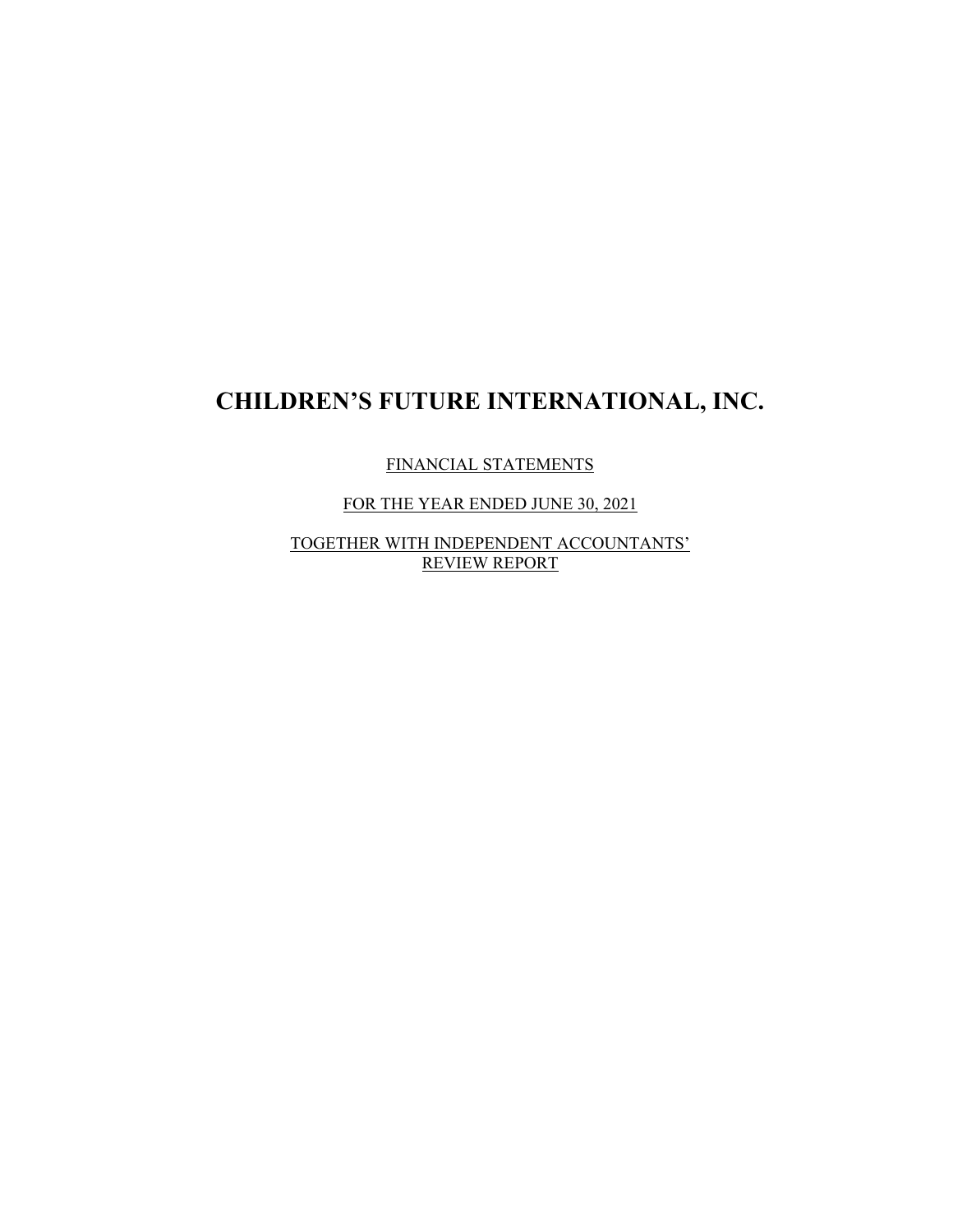## FINANCIAL STATEMENTS FOR THE YEAR ENDED JUNE 30, 2021

### **CONTENTS**

|                                         | Page         |
|-----------------------------------------|--------------|
| Independent Accountants' Review Report  | $\mathbf{1}$ |
| <b>Financial Statements</b>             |              |
| <b>Statement of Financial Position</b>  | 3            |
| <b>Statement of Activities</b>          | 4            |
| <b>Statement of Functional Expenses</b> | 5            |
| <b>Statement of Cash Flows</b>          | 6            |
| Notes to Financial Statements           | $\tau$       |
|                                         |              |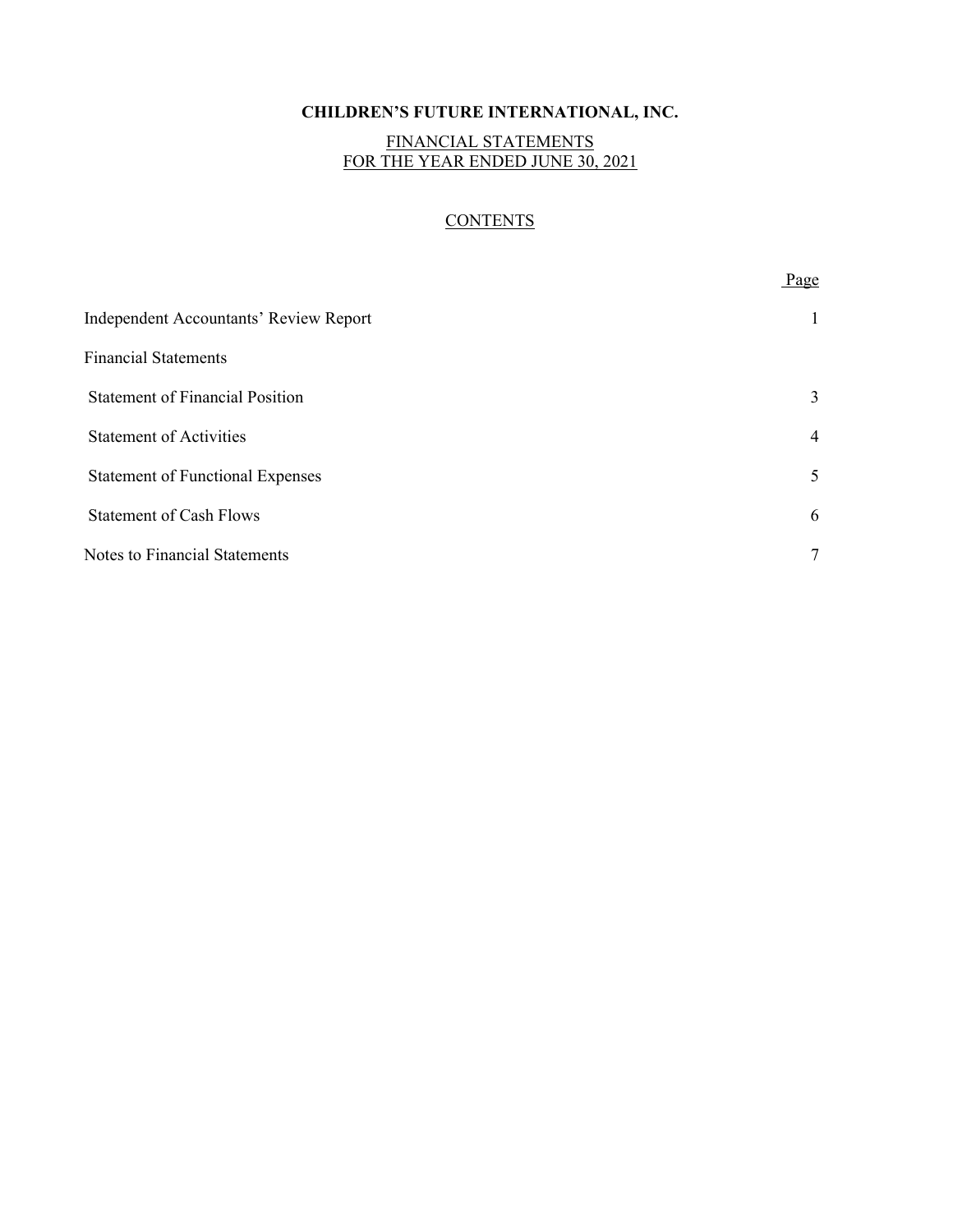

December 1, 2021

### INDEPENDENT ACCOUNTANTS' REVIEW REPORT

Board of Directors Children's Future International, Inc. Denver, Colorado

We have reviewed the accompanying financial statements of **Children's Future International, Inc.** (a New York nonprofit corporation), which comprise the statement of financial position as of June 30, 2021, and the related statements of activities, functional expenses, and cash flows for the year then ended, and the related notes to the financial statements. A review includes primarily applying analytical procedures to management's financial data and making inquiries of entity management. A review is substantially less in scope than an audit, the objective of which is the expression of an opinion regarding the financial statements as a whole. Accordingly, we do not express such an opinion.

### *Management's Responsibility for the Financial Statements*

Management is responsible for the preparation and fair presentation of these financial statements in accordance with accounting principles generally accepted in the United States of America; this includes the design, implementation, and maintenance of internal control relevant to the preparation and fair presentation of financial statements that are free from material misstatement whether due to fraud or error.

### *Accountants' Responsibility*

Our responsibility is to conduct the review engagement in accordance with Statements on Standards for Accounting and Review Services promulgated by the Accounting and Review Services Committee of the AICPA. Those standards require us to perform procedures to obtain limited assurance as a basis for reporting whether we are aware of any material modifications that should be made to the financial statements for them to be in accordance with accounting principles generally accepted in the United States of America. We believe that the results of our procedures provide a reasonable basis for our conclusion.

### *Accountants' Conclusion*

Based on our review, we are not aware of any material modifications that should be made to the accompanying financial statements in order for them to be in accordance with accounting principles generally accepted in the United States of America.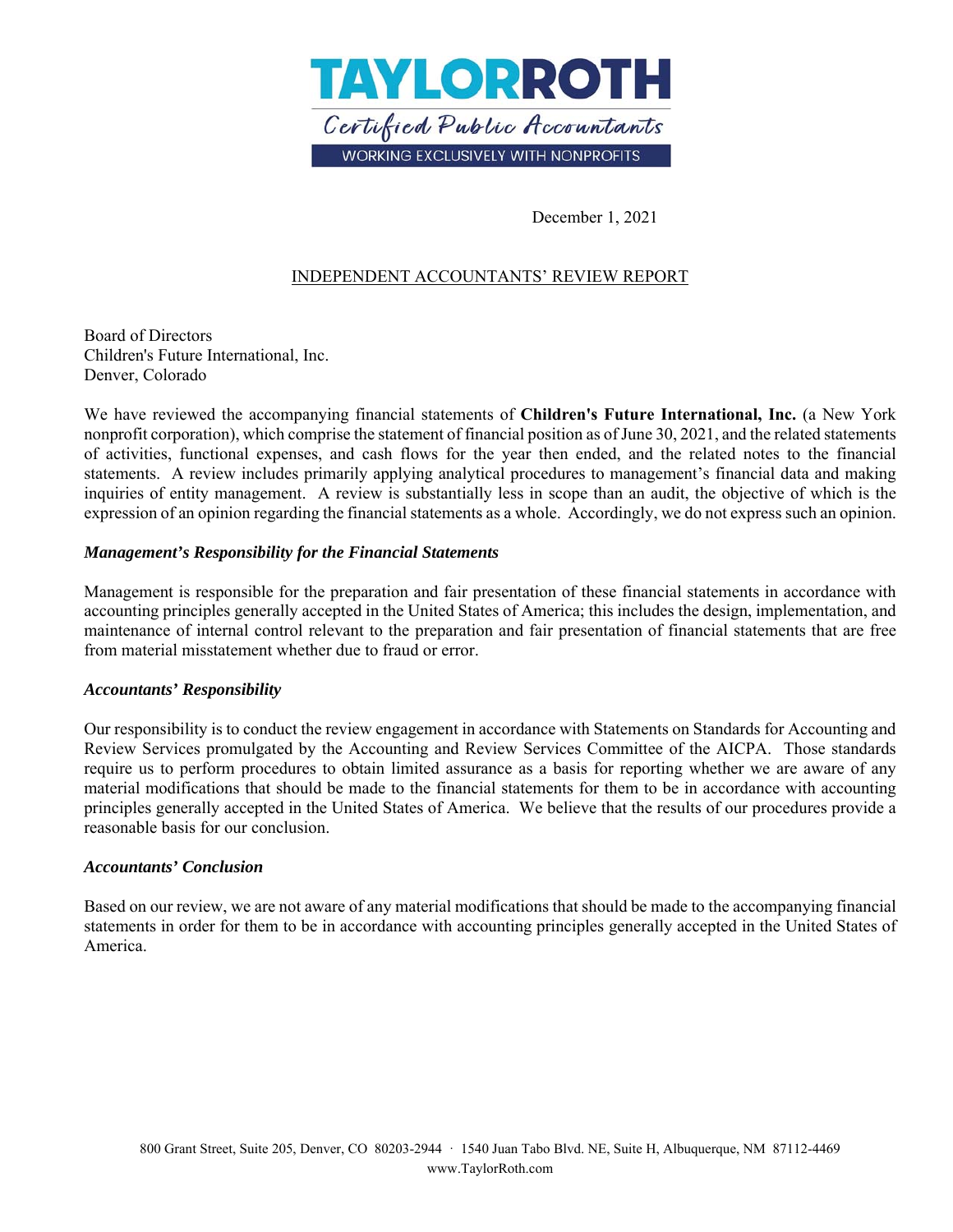#### *Report on Summarized Comparative Information*

We previously reviewed Children's Future International, Inc.'s 2020 financial statements and in our conclusion dated November 17, 2020, stated that based on our review, we were not aware of any material modifications that should be made to the 2020 financial statements in order for them to be in accordance with accounting principles generally accepted in the United States of America. We are unaware of any material modifications that should be made to the summarized comparative information presented herein as of and for the year ended June 30, 2020, for it to be consistent with the reviewed financial statements from which it has been derived.

Taylor Roth and Compony PIK

 TAYLOR, ROTH AND COMPANY, PLLC CERTIFIED PUBLIC ACCOUNTANTS DENVER, COLORADO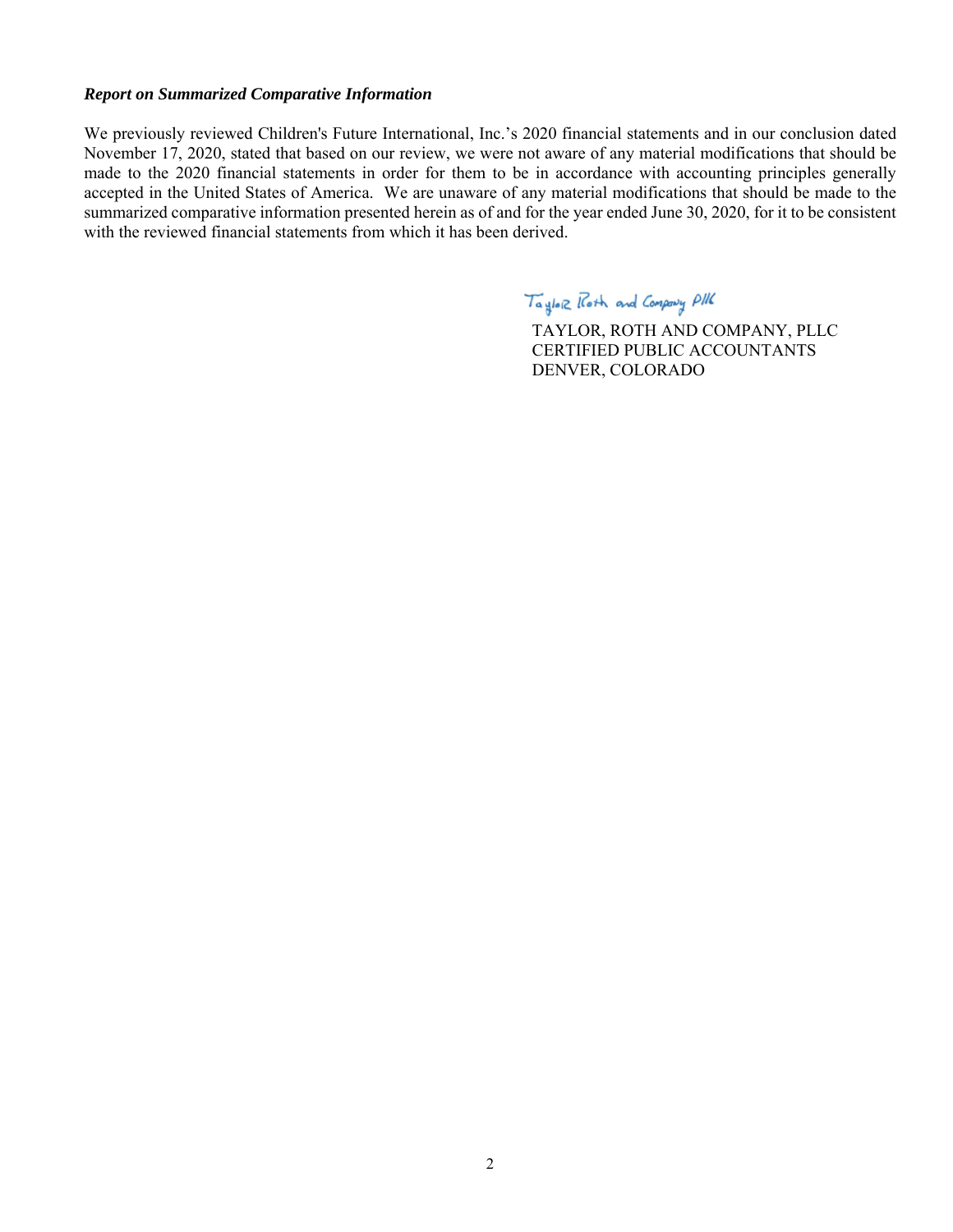# STATEMENT OF FINANCIAL POSITION JUNE 30, 2021 (WITH COMPARATIVE TOTALS FOR 2020)

|                                      |               | 2021    |               | 2020    |
|--------------------------------------|---------------|---------|---------------|---------|
| <b>Assets</b>                        |               |         |               |         |
| Cash and cash equivalents            | \$            | 169,537 | $\mathcal{S}$ | 122,195 |
| Grants receivable                    |               | 1,049   |               | 5,238   |
| Property and equipment, net (Note 3) |               | 75,670  |               | 59,824  |
| Total assets                         |               | 246,256 | \$            | 187,257 |
| Liabilities and net assets           |               |         |               |         |
| Liabilities                          |               |         |               |         |
| Accounts payable                     | $\mathcal{S}$ | 394     | \$            | 4,980   |
| Accrued payroll liabilities          |               | 35      |               | 35      |
| Notes payable (Note 4)               |               |         |               | 30,000  |
| Commitments (Note 5)                 |               |         |               |         |
| <b>Total liabilities</b>             |               | 429     |               | 35,015  |
| Net assets                           |               |         |               |         |
| Without donor restrictions           |               | 242,482 |               | 105,275 |
| With donor restrictions (Note 6)     |               | 3,345   |               | 46,967  |
| Total net assets                     |               | 245,827 |               | 152,242 |
| Total liabilities and net assets     |               | 246,256 | \$            | 187,257 |

See independent accountant's review report The accompanying notes are an integral part of these financial statements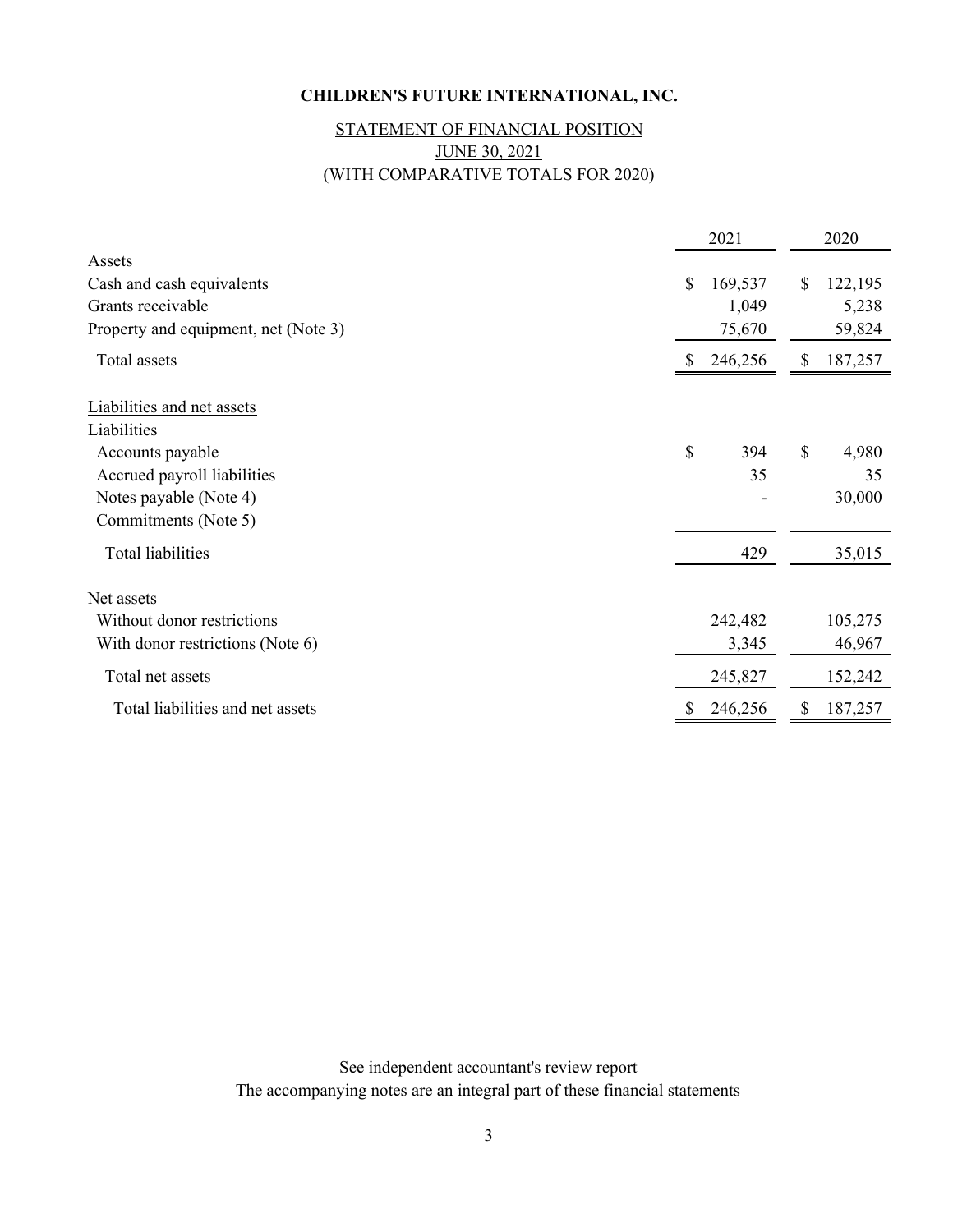# STATEMENT OF ACTIVITIES FOR THE YEAR ENDED JUNE 30, 2021 (WITH COMPARATIVE TOTALS FOR 2020)

|                                                | 2021 |                               |    | 2020                       |               |               |
|------------------------------------------------|------|-------------------------------|----|----------------------------|---------------|---------------|
|                                                |      | Without Donor<br>Restrictions |    | With Donor<br>Restrictions | Total         | Total         |
| Revenue and other support                      |      |                               |    |                            |               |               |
| Foundation and other grants                    | \$   | 91,085                        | \$ | 174,113                    | \$<br>265,198 | \$<br>197,490 |
| Partner grants and donations                   |      | 65,919                        |    |                            | 65,919        | 50,867        |
| Government grants                              |      | 24,604                        |    | 35,177                     | 59,781        | 85,978        |
| Individual donations                           |      | 34,256                        |    |                            | 34,256        | 30,559        |
| Corporate donations                            |      | 12,821                        |    | 8,500                      | 21,321        | 8,730         |
| Other                                          |      | 3,004                         |    |                            | 3,004         | 2,040         |
| Interest income                                |      | 31                            |    |                            | 31            | 95            |
| Special events, revenue                        |      |                               |    |                            |               | 28,279        |
| Less: direct expenses                          |      |                               |    |                            |               | (1,361)       |
| Net assets released from restrictions (Note 7) |      | 261,412                       |    | (261, 412)                 |               |               |
| Total revenue and other support                |      | 493,132                       |    | (43, 622)                  | 449,510       | 402,677       |
| <b>Expense</b>                                 |      |                               |    |                            |               |               |
| Program services                               |      | 305,729                       |    |                            | 305,729       | 271,902       |
| Supporting services                            |      |                               |    |                            |               |               |
| Management and general                         |      | 40,593                        |    |                            | 40,593        | 40,757        |
| Fundraising                                    |      | 9,603                         |    |                            | 9,603         | 11,091        |
| Total expense                                  |      | 355,925                       |    |                            | 355,925       | 323,750       |
| Change in net assets                           |      | 137,207                       |    | (43, 622)                  | 93,585        | 78,927        |
| Net assets, beginning of year                  |      | 105,275                       |    | 46,967                     | 152,242       | 73,315        |
| Net assets, end of year                        | \$   | 242,482                       | \$ | 3,345                      | \$<br>245,827 | \$<br>152,242 |

The accompanying notes are an integral part of these financial statements See independent accountant's review report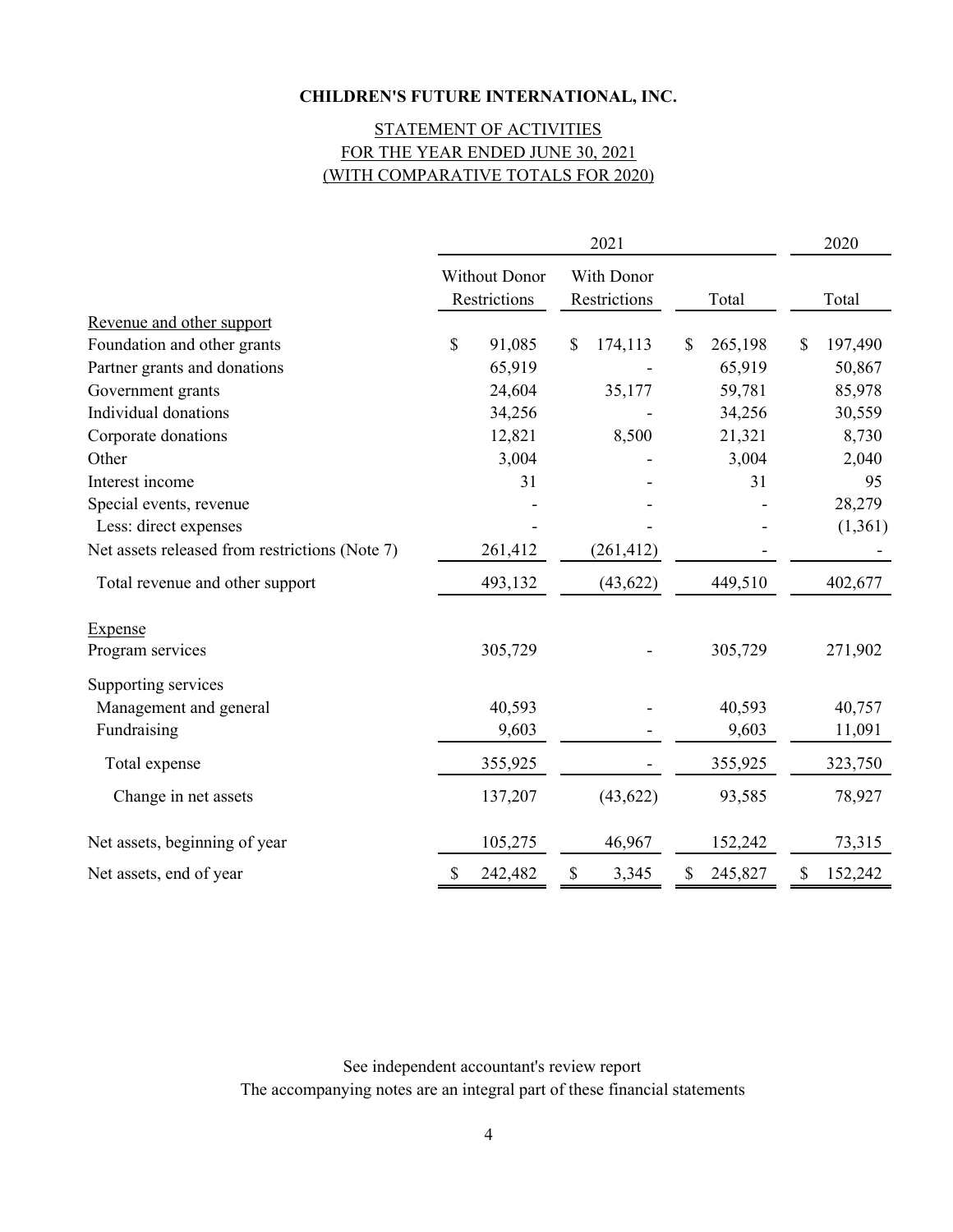## STATEMENT OF FUNCTIONAL EXPENSES (WITH COMPARATIVE TOTALS FOR 2020) FOR THE YEAR ENDED JUNE 30, 2021

|                                      | 2021                       |                              |             | 2020          |               |
|--------------------------------------|----------------------------|------------------------------|-------------|---------------|---------------|
|                                      | <b>Supporting Services</b> |                              |             |               |               |
|                                      | Program<br>Services        | Management<br>and<br>General | Fundraising | Total         | Total         |
| Salaries, payroll taxes and benefits | 169,664<br>\$              | \$<br>24,968                 | \$<br>6,586 | \$<br>201,218 | \$194,748     |
| Client expenses (Note 8)             | 98,030                     |                              |             | 98,030        | 64,077        |
| Rent                                 | 7,460                      | 2,520                        | 101         | 10,081        | 11,181        |
| Office expenses                      | 6,962                      | 1,012                        | 267         | 8,241         | 5,771         |
| Licenses and fees                    | 5,178                      | 302                          |             | 5,480         | 1,809         |
| Legal and professional               | 600                        | 4,868                        |             | 5,468         | 9,115         |
| Ground transportation and repair     | 4,955                      |                              |             | 4,955         | 3,008         |
| Data communications                  | 3,938                      | 219                          | 219         | 4,376         | 4,145         |
| Travel                               | 971                        | 2,748                        |             | 3,719         | 5,077         |
| Staff development                    | 2,632                      |                              |             | 2,632         | 7,907         |
| <b>Utilities</b>                     | 2,245                      | 95                           | 24          | 2,364         | 2,983         |
| Repairs and maintenance              | 1,769                      |                              |             | 1,769         | 2,497         |
| Marketing outreach                   |                            |                              | 1,403       | 1,403         | 1,512         |
| Processing fees                      |                            |                              | 1,003       | 1,003         | 912           |
| <b>Bank</b> fees                     |                            | 623                          |             | 623           | 958           |
| Insurance                            |                            | 448                          |             | 448           | 230           |
| Payroll processing fees              |                            | 136                          |             | 136           | 119           |
| Interest expense                     |                            | 72                           |             | 72            | 830           |
| Other                                | 191                        | 2,522                        |             | 2,713         | 953           |
|                                      | 304,595                    | 40,533                       | 9,603       | 354,731       | 317,832       |
| Depreciation                         | 1,134                      | 60                           |             | 1,194         | 5,918         |
| Total expenses                       | \$<br>305,729              | \$<br>40,593                 | \$<br>9,603 | \$<br>355,925 | 323,750<br>\$ |

See independent accountant's review report The accompanying notes are an integral part of these financial statements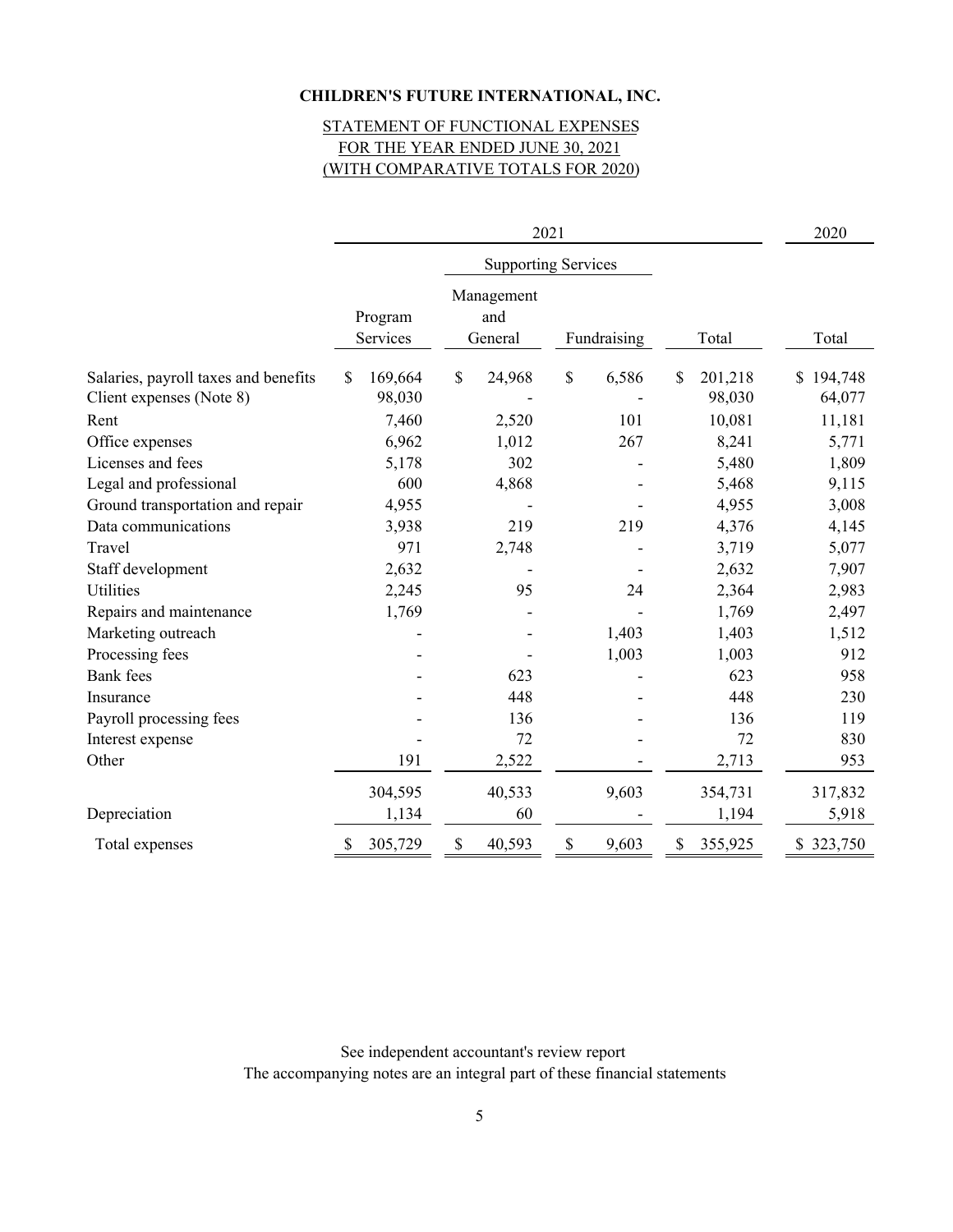# STATEMENT OF CASH FLOWS FOR THE YEAR ENDED JUNE 30, 2021 (WITH COMPARATIVE TOTALS FOR 2020)

|                                                   | 2021 |               | 2020    |  |
|---------------------------------------------------|------|---------------|---------|--|
| Cash flows from operating activities              |      |               |         |  |
| Change in net assets                              | \$   | \$<br>93,585  | 78,927  |  |
| Adjustments to reconcile change in net assets     |      |               |         |  |
| to net cash provided by operating activities      |      |               |         |  |
| Depreciation                                      |      | 1,194         | 5,918   |  |
| Changes in operating assets and liabilities       |      |               |         |  |
| (Increase) decrease in grants receivable          |      | 4,189         | (1,356) |  |
| (Increase) decrease in security deposit           |      |               | 215     |  |
| Increase(decrease) in accounts payable            |      | (4,586)       | (494)   |  |
| Increase(decrease) in accrued payroll liabilities |      |               | (3,127) |  |
| Net cash provided by operating activities         |      | 94,382        | 80,083  |  |
| Cash flows used by investing activities           |      |               |         |  |
| Purchases of fixed assets                         |      | (17,040)      |         |  |
| Cash flows used by financing activities           |      |               |         |  |
| Repayment of notes payable                        |      | (30,000)      |         |  |
| Net increase in cash and cash equivalents         |      | 47,342        | 80,083  |  |
| Cash and cash equivalents, beginning of year      |      | 122,195       | 42,112  |  |
| Cash and cash equivalents, end of year            | \$   | 169,537<br>\$ | 122,195 |  |
| Supplemental disclosure of information:           |      |               |         |  |
| Cash paid during the period for interest          | \$   | 72<br>\$      | 830     |  |

The accompanying notes are an integral part of these financial statements See independent accountant's report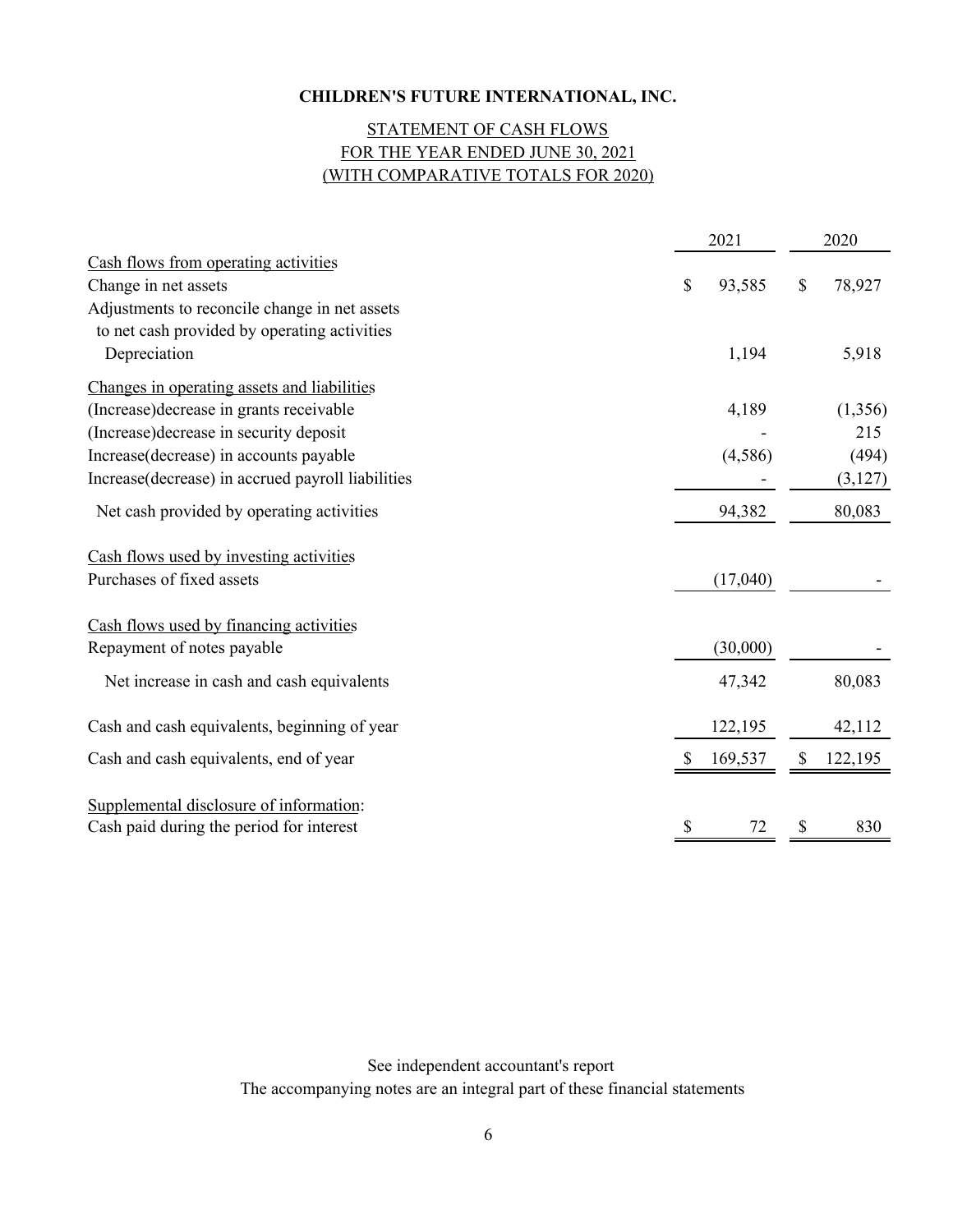### NOTES TO FINANCIAL STATEMENTS JUNE 30, 2021

#### NOTE 1 - NATURE OF ACTIVITIES

Children's Future International, Inc. (the Organization) was incorporated in 2008 as a nonprofit corporation in the state of New York. The Organization is uniquely positioned to empower children and youth in rural Cambodia to break the cycle of poverty. The Organization serves approximately 250 children and youth that were previously not attending school and at risk of human trafficking and child labor. Its holistic services provide child protection and education to some of the most resource poor and vulnerable children in Cambodia. These programs aim to ensure that each child's basic needs are met so that he or she may pursue an education to the fullest of his or her abilities.

Throughout the global pandemic the Organization adhered to all government directives and policies. In practice this meant closing the offices with staff working remotely and also closing the physical school and moving to virtual teaching. This was comprised of phone calls, community visits and worksheets for students. Organization social workers reviewed all risk levels for children and their families, began face to face visits for those of the highest risk, and maintained telephone contact with others. Organization staff maintained regular contact with all local authorities by keeping them up to date with plans and supporting theirs where possible. While supporting public health concerns through education and the distribution of hygiene materials, Organization staff remained vigilant to any potential child protection concerns to ensure all children and families were safe, healthy, and thriving.

The Organization receives funding primarily from foundation and other grants.

#### NOTE 2 - SUMMARY OF SIGNIFICANT ACCOUNTING POLICIES AND PROCEDURES

#### 1. Basis of Accounting

The financial statements of the Organization have been prepared on the accrual basis of accounting and accordingly reflect all significant receivables, payables, and other liabilities.

2. Basis of Presentation

The financial statements of the Organization have been prepared in accordance with U.S. generally accepted accounting principles which require the Organization to report its financial position and activities according to the following net asset classifications:

Net assets without donor restrictions: Net assets that are not subject to donor-imposed restrictions and may be expended for any purpose in performing the primary objectives of the organization. These net assets may be used at the discretion of the Organization's management and board of directors.

Net assets with donor restrictions: Net assets subject to stipulations imposed by donors and grantors. Some donor restrictions are temporary in nature; those restrictions will be met by actions of the Organization or by the passage of time. Other donor restrictions are perpetual in nature, whereby the donor has stipulated that the funds be maintained in perpetuity.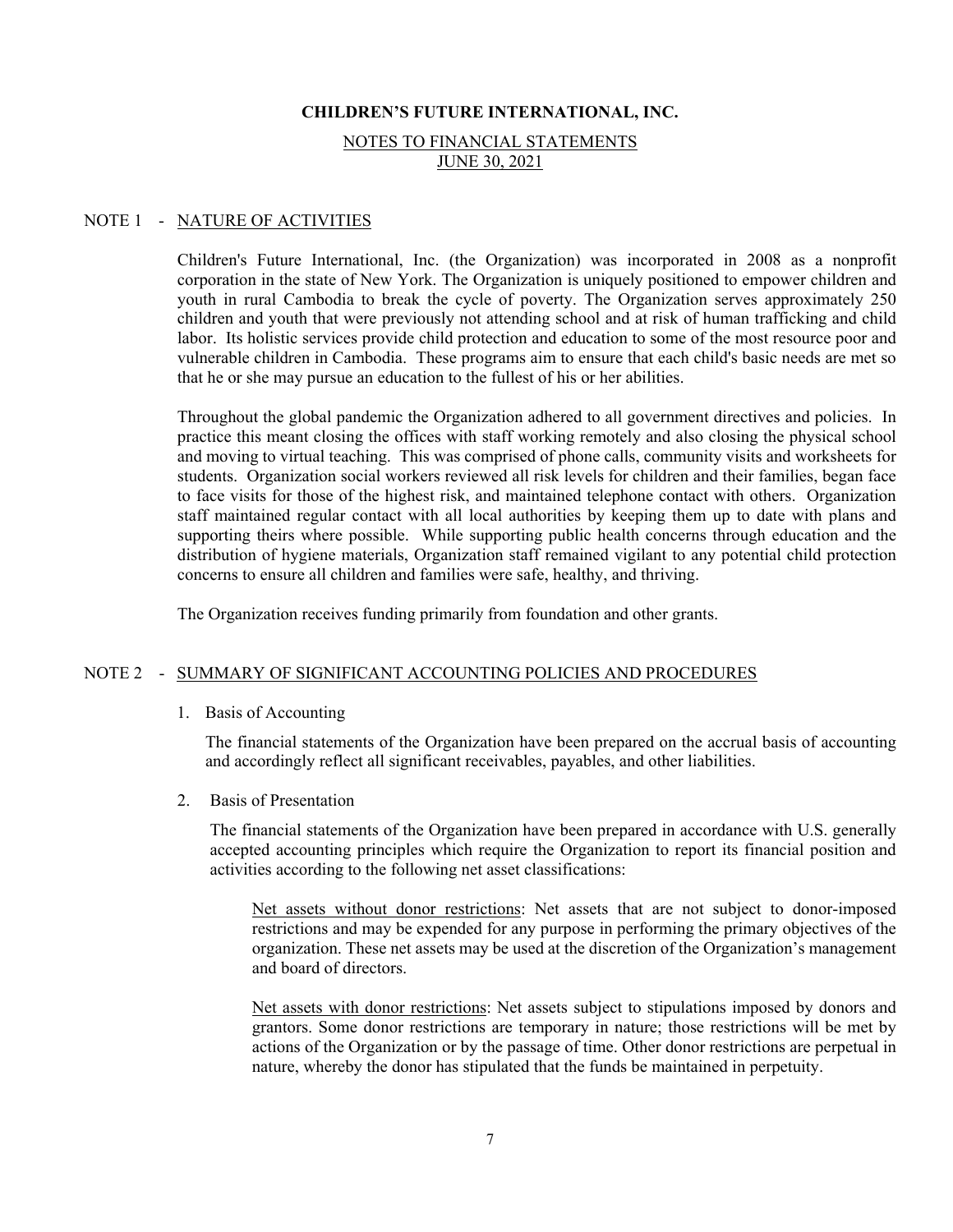#### NOTE 2 - SUMMARY OF SIGNIFICANT ACCOUNTING POLICIES AND PROCEDURES (Continued)

Donor restricted contributions are reported as increases in net assets with donor restrictions. When a restriction expires, net assets are reclassified from net assets with donor restrictions to net assets without donor restrictions in the statement of activities.

Contributions of property and equipment or cash restricted to acquisition of property and equipment are reported as net assets with donor restrictions if the donor has restricted the use of the property or equipment to a program. These restrictions expire when the assets are placed in service.

3. Cash and Cash Equivalents

The Organization considers all unrestricted highly liquid investments with an initial maturity of three months or less to be cash equivalents.

4. Capitalization and Depreciation

The Organization follows a practice of capitalizing all expenditures for property and equipment in excess of \$3,000. The fair value of donated assets is similarly capitalized. Depreciation of property and equipment is provided over the estimated useful lives of the respective assets on a straight-line basis.

5. Estimates

The preparation of financial statements in conformity with generally accepted accounting principles requires management to make estimates and assumptions that affect certain reported amounts and disclosures. Accordingly, actual results could differ from those estimates.

6. Income Taxes

The Organization has received an Internal Revenue Service exemption from federal income taxes under Section 501(c)(3). Accordingly, no provision or liability for income taxes has been provided in the accompanying financial statements.

7. Functional Reporting of Expenses

For the year ended June 30, 2021, the costs of providing the various programs and other activities have been summarized on a functional basis in the statement of activities. Accordingly, certain categories of expenses attributable to program services or a supporting function are allocated on a reasonable basis that is consistently applied. The significant expenses that are allocated include salaries, taxes, and benefits which are allocated based on time and effort. Rent is allocated based upon use. Other expenses are allocated based upon the program or supporting service benefited.

8. Summarized Prior-Year Information

The financial statements include certain prior year summarized comparative information in total, but not by net asset class. Such information does not include enough detail to constitute a presentation in conformity with generally accepted accounting principles. Accordingly, such information should be read in conjunction with the Organization's financial statements for the year ended June 30, 2020, from which the summarized information was derived.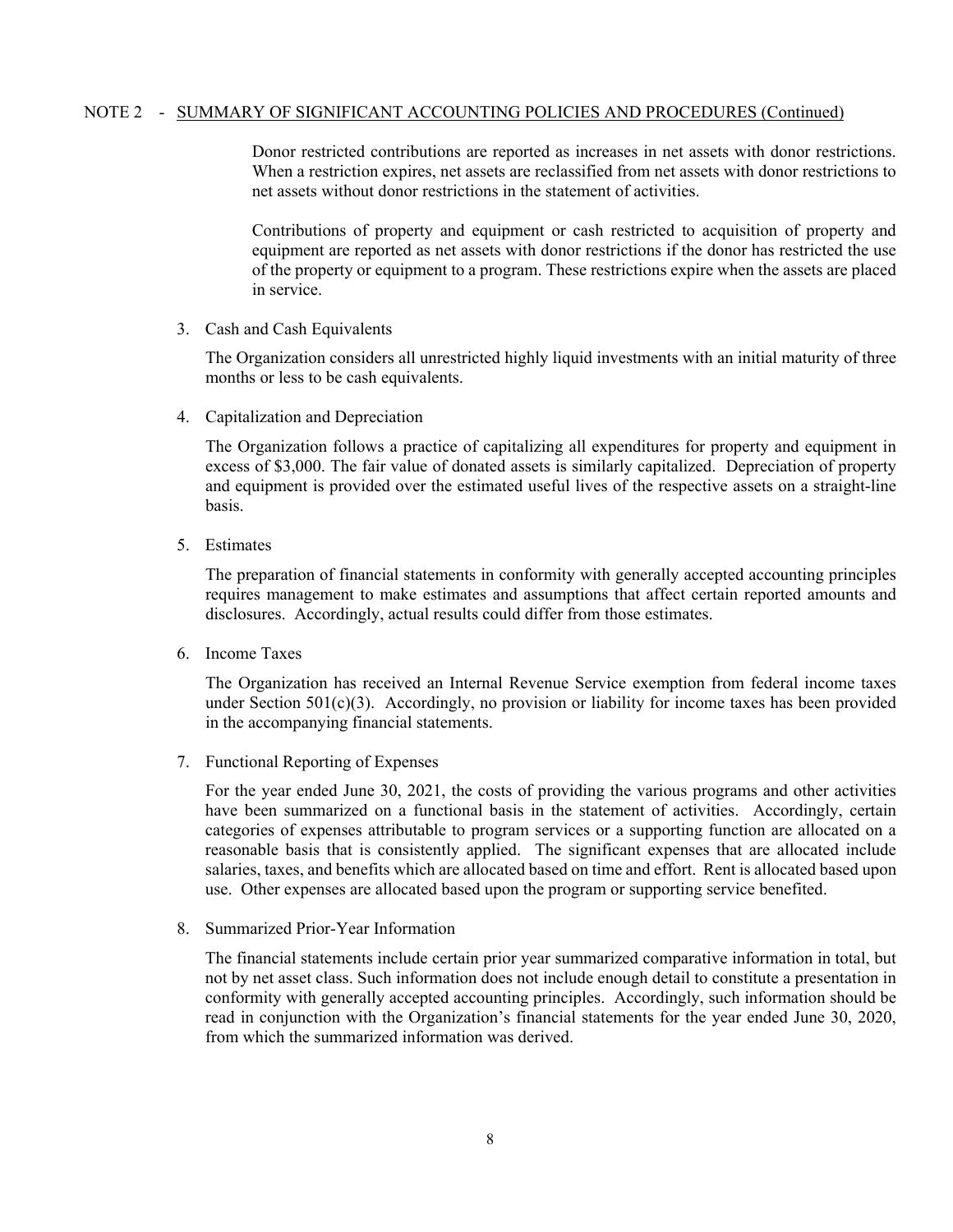#### NOTE 2 - SUMMARY OF SIGNIFICANT ACCOUNTING POLICIES AND PROCEDURES (Concluded)

#### 9. Subsequent Events

 Management has evaluated subsequent events through December 1, 2021, the date the financial statements were available to be issued.

#### NOTE 3 - PROPERTY AND EQUIPMENT

Property and equipment consist of the following:

| Description                                          | Amount                |
|------------------------------------------------------|-----------------------|
| Land – held for future use<br>Leasehold improvements | 55,622<br>S<br>44,342 |
| Computers and other equipment                        | 34,980                |
| Total                                                | 134,944               |
| Less: accumulated depreciation                       | (59, 274)             |
| Net property and equipment                           | 75.670                |

Depreciation expense for the year was \$1,194.

 In 2014, the Organization funded an acquisition of land parcels near its facilities in Cambodia. The ownership of the land is held by two employees on behalf of the Organization. Under Cambodian law land ownership is reserved to natural and legal Cambodians. The Organization has also entered into an agreement with the two employees and local Cambodian government officials under which the Organization has exclusive rights to develop and or sell the land. The total capitalized cost of the land parcels was \$55,622.

#### NOTE 4 - NOTES PAYABLE – RELATED PARTY

 In 2016, a board member made two loans to the Organization for a total amount of \$30,000. The notes were non-interest bearing, unsecured, and were originally due on or before December 31, 2019. On February 27, 2019, the maturity dates of the two notes were extended to December 31, 2021. The notes were repaid during 2021.

#### NOTE 5 - LEASE COMMITMENTS

 The Organization entered into five separate lease agreements on September 1, 2019 for land and existing structures in Cambodia. The leases cover the current school and house as well as gardens and a football/soccer field and are through August 31, 2022. The remaining payments in 2022 under the leases are \$9,480.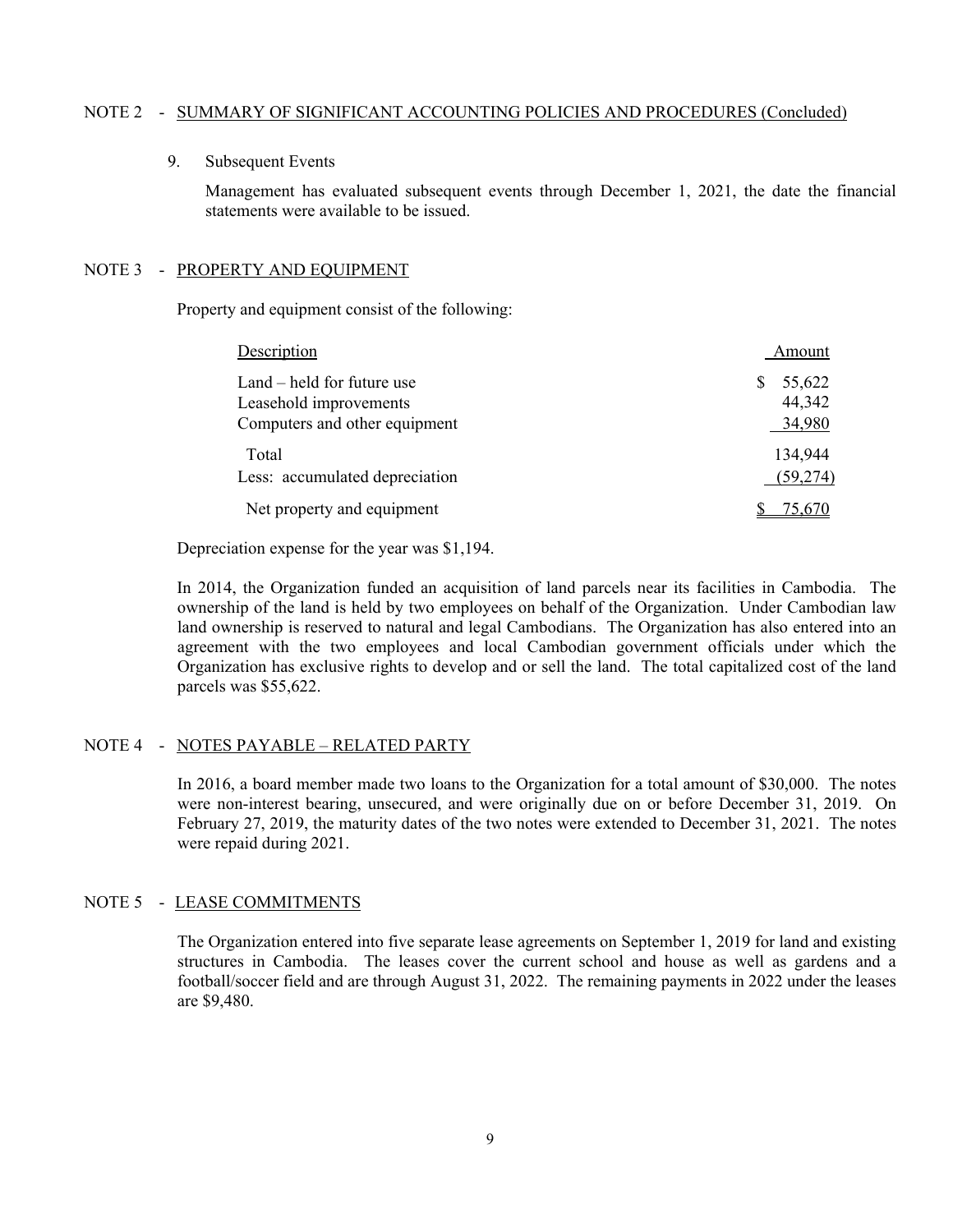#### NOTE 6 - DONOR RESTRICTED NET ASSETS

Donor restricted net assets are available for the following purposes:

| Description        | Amount |
|--------------------|--------|
| Safe Migration App | 3,345  |

#### NOTE 7 - NET ASSETS RELEASED FROM DONOR RESTRICTIONS

During the year, net assets were released from donor restrictions by incurring expenses satisfying the following restricted program purposes:

| Description                   | Amount    |
|-------------------------------|-----------|
| Child protection              | \$147,876 |
| Community development         | 50,444    |
| Education and learning center | 41,937    |
| Safe migration app            | 12,655    |
| Student tablets               | 8,500     |
| Total                         | \$261,412 |

### NOTE 8 - CLIENT EXPENSES

Client expenses is comprised of the following:

| Description    | Amount       |
|----------------|--------------|
| Food           | 30,340<br>\$ |
| Services       | 23,963       |
| Materials      | 19,595       |
| Personal needs | 18,069       |
| Other          | 6,063        |
| Total          | 98,030       |

### NOTE 9 - AVAILABILITY AND LIQUIDITY

The following represents financial assets available for general operating expenditures within one year of June 30, 2021:

| Financial assets at year-end:                        | Amount    |
|------------------------------------------------------|-----------|
| Cash and cash equivalents                            | \$169,537 |
| Grants receivable                                    | 1.049     |
| Financial assets available to meet general operating |           |
| expenditures within one year                         | \$170,586 |